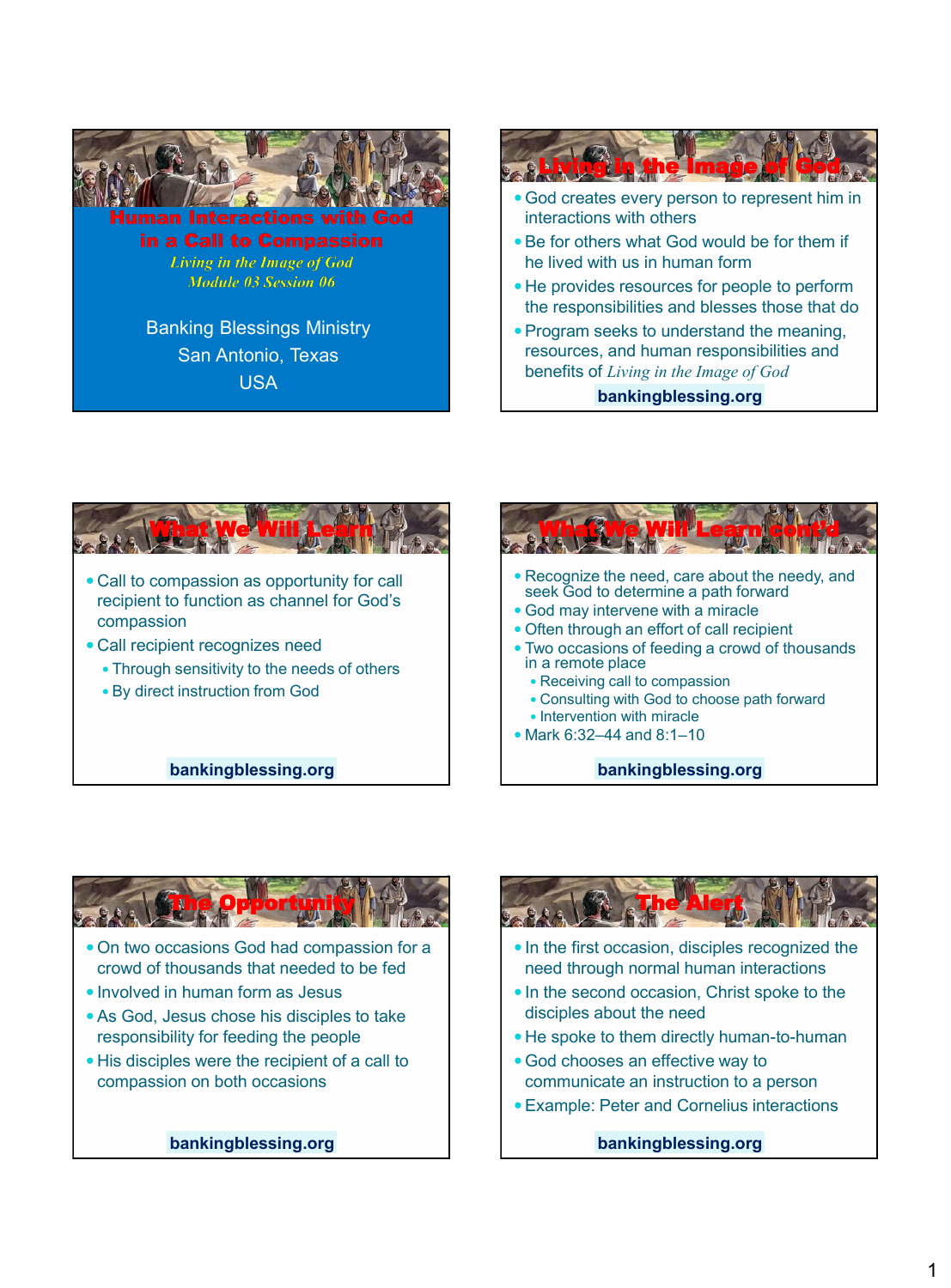

35 By this time it was late in the day, so his disciples came to him. "This is a remote place," they said, "and it's already very late.

36 Send the people away so that they can go to the surrounding countryside and villages and buy themselves something to eat."

37 But he answered, "You give them something to eat."

**bankingblessing.org**



Today, a person would consult with God in prayer

**bankingblessing.org**



1 During those days another large crowd gathered. Since they had nothing to eat, Jesus called his disciples to him and said,

2 "I have compassion for these people; they have already been with me three days and have nothing to eat.

3 If I send them home hungry, they will collapse on the way, because some of them have come a long distance."

**bankingblessing.org**





#### • In each case, disciples showed care by initiating an assessment of the need

**Mark 6:37**… They said to him, "That would take more than half a year's wages! Are we to go and spend that much on bread and give it to them to eat?"

**Mark 8:4** His disciples answered, "But where in this remote place can anyone get enough bread to feed them?"

**bankingblessing.org**



- Disciples consulted with God on both occasions to choose path forward
- God was with them in human form as Jesus
- Consulted with Jesus as human leader
- Consulted with Jesus as God
- Mark 6:37–38 and 8:4–5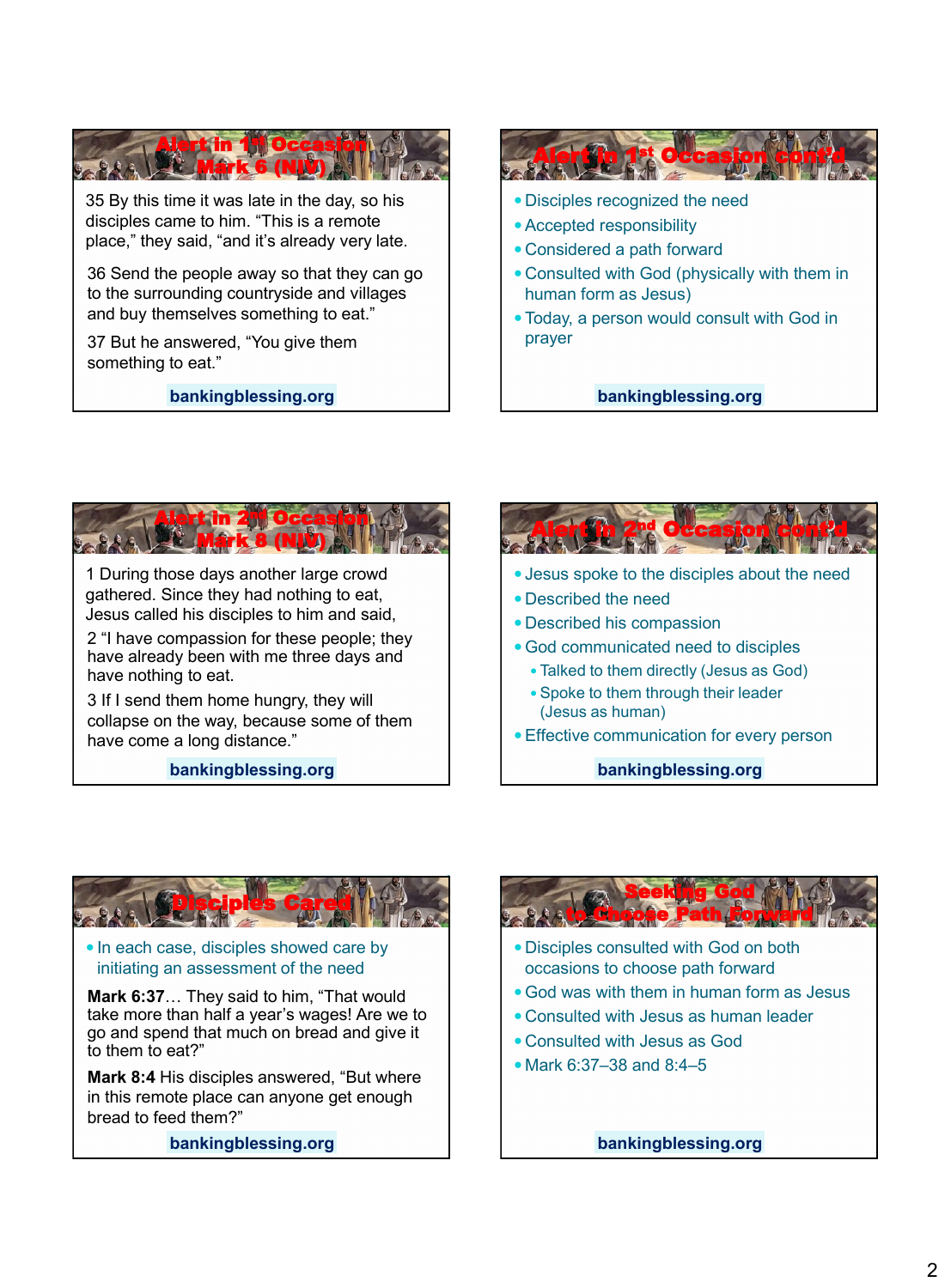



**bankingblessing.org**







**Mark 6:41** Taking the five loaves and the two fish and looking up to heaven, he gave thanks and broke the loaves. Then he gave them to his disciples to distribute to the people…

**bankingblessing.org**



**Mark 8:1** During those days another large crowd gathered. Since they had nothing to eat, Jesus called his disciples to him and said,

**Mark 8:2–3** "I have compassion for these people; they have already been with me three days and have nothing to eat. If I send them home hungry, they will collapse on the way, because some of them have come a long distance."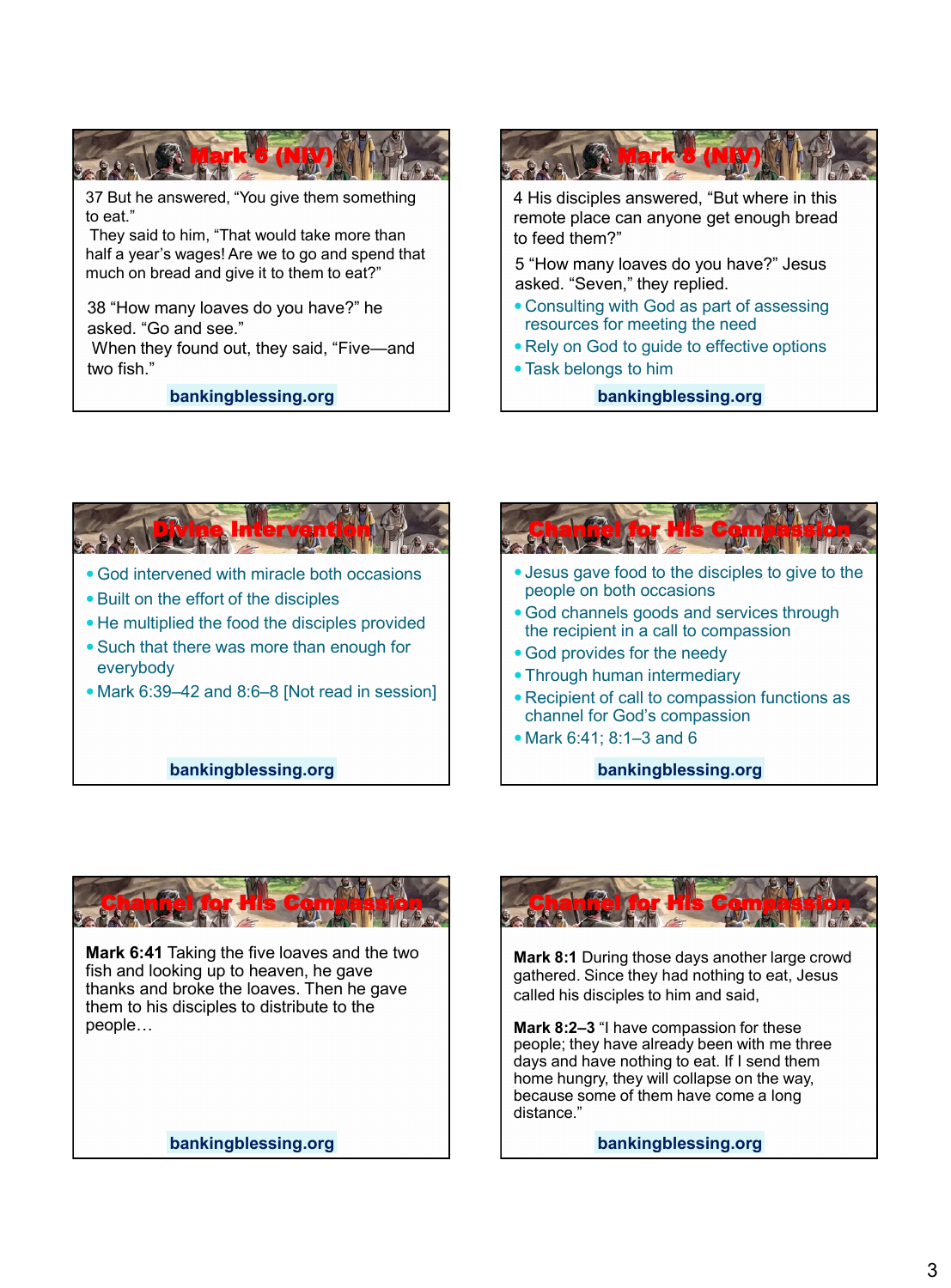

**Mark 8:6** …When he had taken the seven loaves and given thanks, he broke them and gave them to his disciples to distribute to the people, and they did so.

**bankingblessing.org**

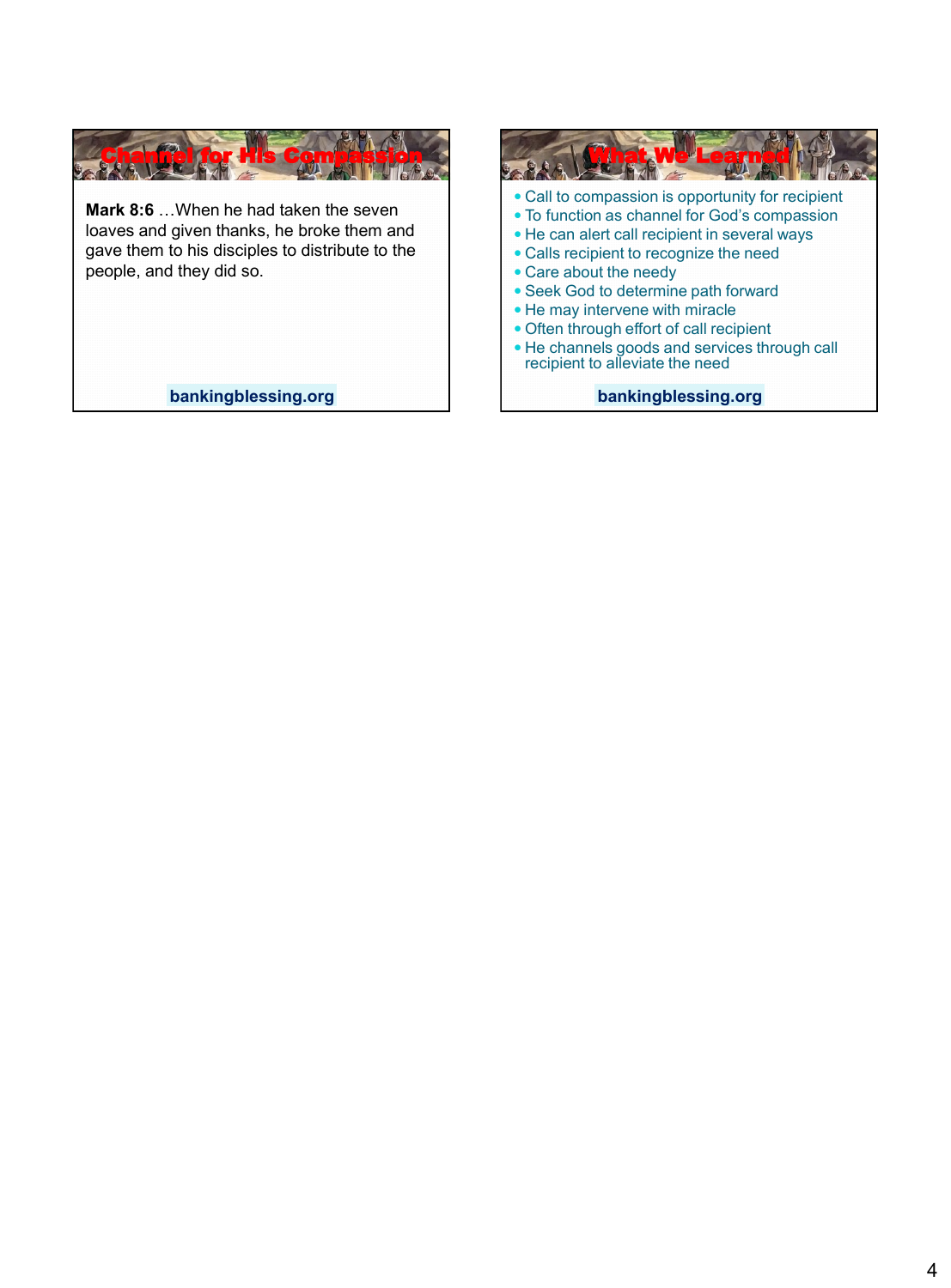# **Human Interactions with God in Call to Compassion**

## **Living in the Image of God M03S06**

A call to compassion presents an opportunity for the recipient to function as channel for God's compassion to the needy. The call could be received through sensitivity to the needs of others or by direct instruction from God. The recipient is called to recognize the need, care about the needy, and seek God to determine a path toward alleviating the need. God may intervene with miracle, often through human effort of the call recipient, to provide goods or service through the recipient to alleviate the need. We discuss examples from two occasions of Jesus and his disciples feeding a crowd of thousands in a remote place.

Examples from the bible show that a call to compassion presents an opportunity for the call recipient to function as channel for God's compassion. He can communicate the call to the recipient in several ways. We discuss one example where the recipient recognized the need through sensitivity to the needs of others and a second example where the recipient recognized the need by direct instruction from God.

Both examples illustrate that God calls the recipient to recognize the need, care about the needy, and work (while consulting with God) to determine a path toward alleviating the need. He may intervene with a miracle, often through human effort of the call recipient, to provide for the needy through the call recipient as a human intermediary.

The examples come from two occasions when Jesus and his disciples fed a crowd of thousands in a remote place (Mark 6:32–44 and 8:1–10). They illustrate receiving call to compassion, consulting with God to determine a path forward, and God intervening with a miracle to provide for the needy through the call recipient.

### **The Opportunity and the Alert**

On two occasions, God had compassion for a crowd of thousands that needed to be fed. He was in human form as Jesus with his disciples. As God, Jesus chose the disciples to take responsibility for feeding the people. Therefore, the disciples were the recipient of a call to compassion on both occasions.

Each occasion presented to the disciples an opportunity to function as channel for God's compassion for the crowd of thousands. Furthermore, the examples illustrate that God may alert the recipient of a call to compassion in several ways.

### **The Alert for the First Occasion**

In the first occasion, the disciples recognized the need through normal human interactions [Mark 6:35–36]: "By this time it was late in the day, so his disciples came to him. 'This is a remote place,' they said, 'and it's already very late. Send the people away so that they can go to the surrounding countryside and villages and buy themselves something to eat.'" The disciples were attentive to the people and knew how long they had been there. Further, they knew that it would soon be night time and there was no place to buy food.

That is, the disciples recognized the need through sensitivity to the needs of others, accepted responsibility for doing something to address the need, and considered a potential solution to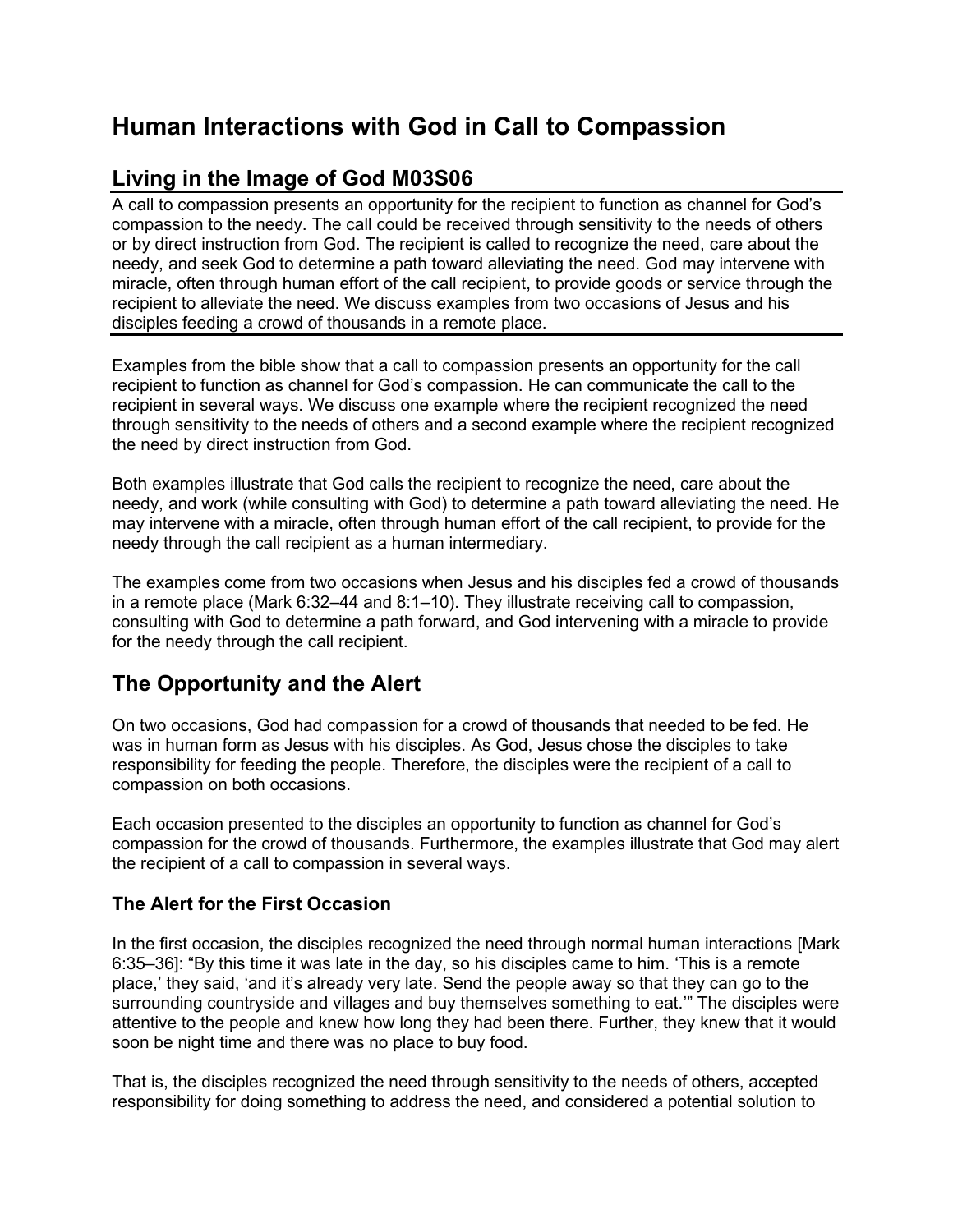the problem. However, before making a decision, they consulted with Jesus as their human leader. Today, a person that faces such a decision would consult with Jesus in prayer.

#### **The Alert for the Second Occasion**

In the second occasion, the disciples recognized the need by direct instruction from God. Jesus spoke to them human-to-human about the need to feed the people [Mark 8:1–3]: "During those days another large crowd gathered. Since they had nothing to eat, Jesus called his disciples to him and said, 'I have compassion for these people; they have already been with me three days and have nothing to eat. If I send them home hungry, they will collapse on the way, because some of them have come a long distance.'"

God communicated the need to the disciples by direct instruction. Jesus, as God, spoke to the disciples directly. As human, he spoke God's instruction to the disciples. In either case, God conveyed a direct instruction to the disciples.

As we discuss in a previous bible study under **Human Interaction with God**, God will choose an effective way to communicate with the recipient of a call to compassion. For example, regarding the interactions between Peter and Cornelius (Acts 10:1–48), God spoke to Peter first through a vision and later through the Holy Spirit. In contrast, he sent an angel in human form to speak to Cornelius.

### **Seeking God to Choose Path Forward**

On each occasion, the disciples showed care by initiating an assessment of the need. Their initial assessment in the first occasion was that feeding the crowd at the remote location would over-task their resources [Mark 6:37]: "They said to him, 'That would take more than half a year's wages! Are we to go and spend that much on bread and give it to them to eat?'" For the second occasion, they doubted they could find enough food [Mark 8:4]: "His disciples answered, 'But where in this remote place can anyone get enough bread to feed them?'"

They consulted with God on both occasions to determine a path forward. Because God was with them in human form as Jesus, their consultation with Jesus served as consultation with their human leader as well as consultation with God. They presented their concern regarding food availability at the location.

**INVENTORY** In response, Jesus asked them to make an inventory of the available food [Mark 6:38]: "'How many loaves do you have?' he asked. 'Go and see.' When they found out, they said, 'Five—and two fish.'" Also, in the second occasion [Mark 8:5]: "'How many loaves do you have?' Jesus asked. 'Seven,' they replied.'" The interactions illustrate consulting with God as part of assessing the resources available for meeting the need. Developing an inventory of the available resources demonstrates commitment to using the resources to address the need. Also, keeping God involved in the assessment is based on recognizing that the task belongs to him.